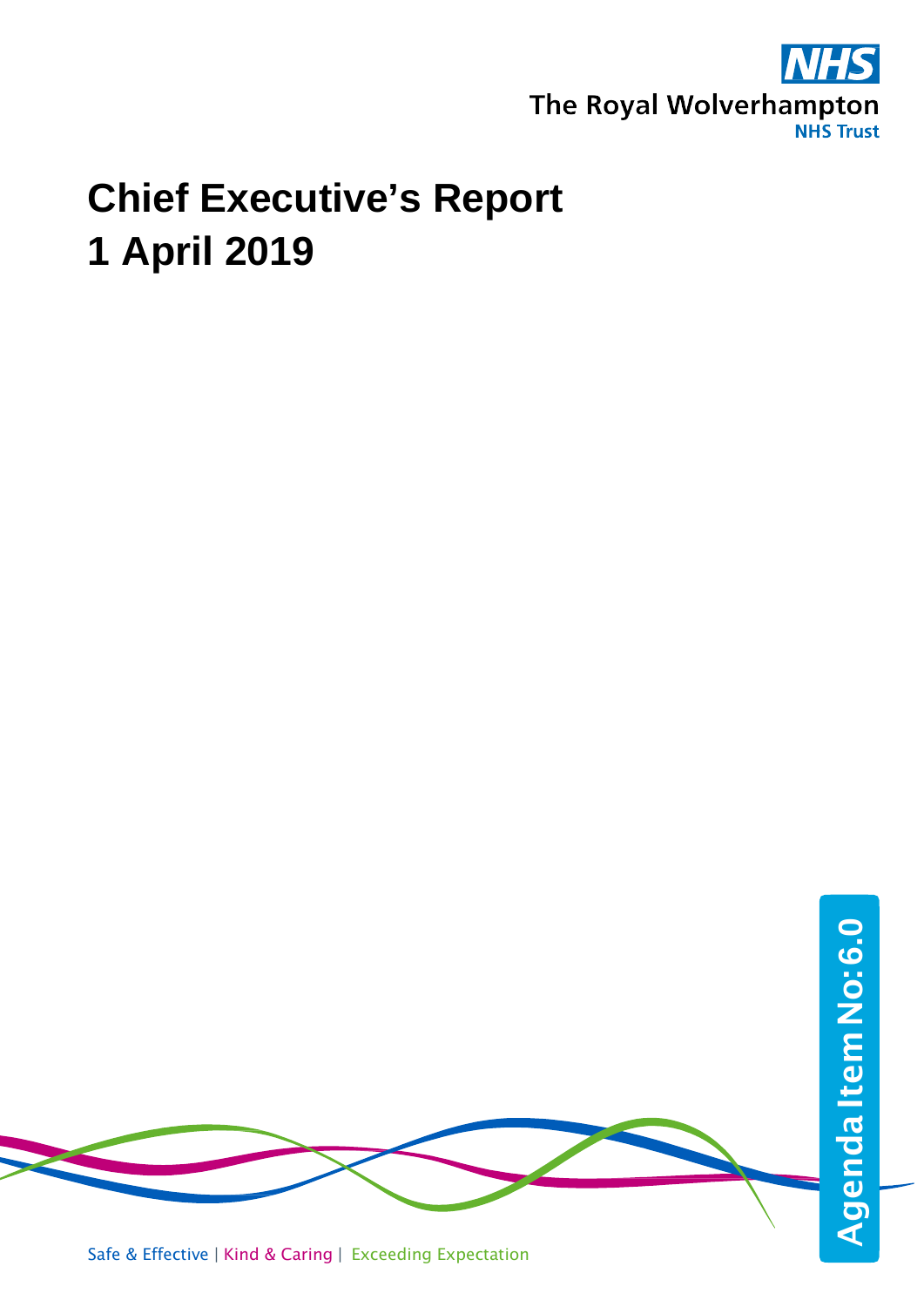**NHS** The Royal Wolverhampton

| <b>Trust Board Report</b>           |                                                                                                                                                                 |  |
|-------------------------------------|-----------------------------------------------------------------------------------------------------------------------------------------------------------------|--|
| <b>Meeting Date:</b>                | 1 April 2019                                                                                                                                                    |  |
| Title:                              | <b>Chief Executive's Report</b>                                                                                                                                 |  |
| <b>Executive</b>                    | This report indicates my involvement in various events, policies recently                                                                                       |  |
| Summary:                            | approved, and consultant appointments.                                                                                                                          |  |
| <b>Action</b><br><b>Requested:</b>  | <b>Receive and note</b>                                                                                                                                         |  |
| For the attention of the Board      |                                                                                                                                                                 |  |
| <b>Assure</b>                       | Assurance relating to the appropriate activity of the CEO.<br>$\bullet$                                                                                         |  |
| <b>Advise</b>                       | None in this report.<br>$\bullet$                                                                                                                               |  |
| <b>Alert</b>                        | None in this report.<br>$\bullet$                                                                                                                               |  |
| Author +                            | Tel 01902 694294<br>Email keith.wilshere1@nhs.net                                                                                                               |  |
| <b>Contact Details:</b>             |                                                                                                                                                                 |  |
| <b>Links to Trust</b>               | 1. Create a culture of compassion, safety and quality                                                                                                           |  |
| <b>Strategic</b>                    | 2. Proactively seek opportunities to develop our services<br>3. To have an effective and well integrated local health and care system that operates efficiently |  |
| <b>Objectives</b>                   | 4. Attract, retain and develop our staff, and improve employee engagement                                                                                       |  |
|                                     | 5. Maintain financial health - Appropriate investment to patient services                                                                                       |  |
| <b>Resource</b>                     | 6. Be in the top 25% of all key performance indicators<br>None                                                                                                  |  |
| <b>Implications:</b>                |                                                                                                                                                                 |  |
| <b>CQC Domains</b>                  | <b>Responsive:</b> services are organised so that they meet people's needs.                                                                                     |  |
|                                     | <b>Well-led:</b> the leadership, management and governance of the organisation make sure it's                                                                   |  |
|                                     | providing high-quality care that's based around individual needs, that it encourages learning and                                                               |  |
|                                     | innovation, and that it promotes an open and fair culture.                                                                                                      |  |
| <b>Equality and</b>                 | None in this report.                                                                                                                                            |  |
| <b>Diversity Impact</b>             |                                                                                                                                                                 |  |
| <b>Risks: BAF/TRR</b>               | None in this report.                                                                                                                                            |  |
| <b>Public or</b><br><b>Private:</b> | Public                                                                                                                                                          |  |
| <b>Other formal</b>                 | As detailed in the report.                                                                                                                                      |  |
| bodies involved:                    |                                                                                                                                                                 |  |
| <b>NHS</b>                          | In determining this matter, the Board should have regard to the Core principles                                                                                 |  |
| <b>Constitution:</b>                | contained in the Constitution of:                                                                                                                               |  |
|                                     | Equality of treatment and access to services                                                                                                                    |  |
|                                     | High standards of excellence and professionalism<br>$\bullet$                                                                                                   |  |
|                                     | Service user preferences                                                                                                                                        |  |
|                                     | Cross community working<br><b>Best Value</b>                                                                                                                    |  |
|                                     | Accountability through local influence and scrutiny                                                                                                             |  |